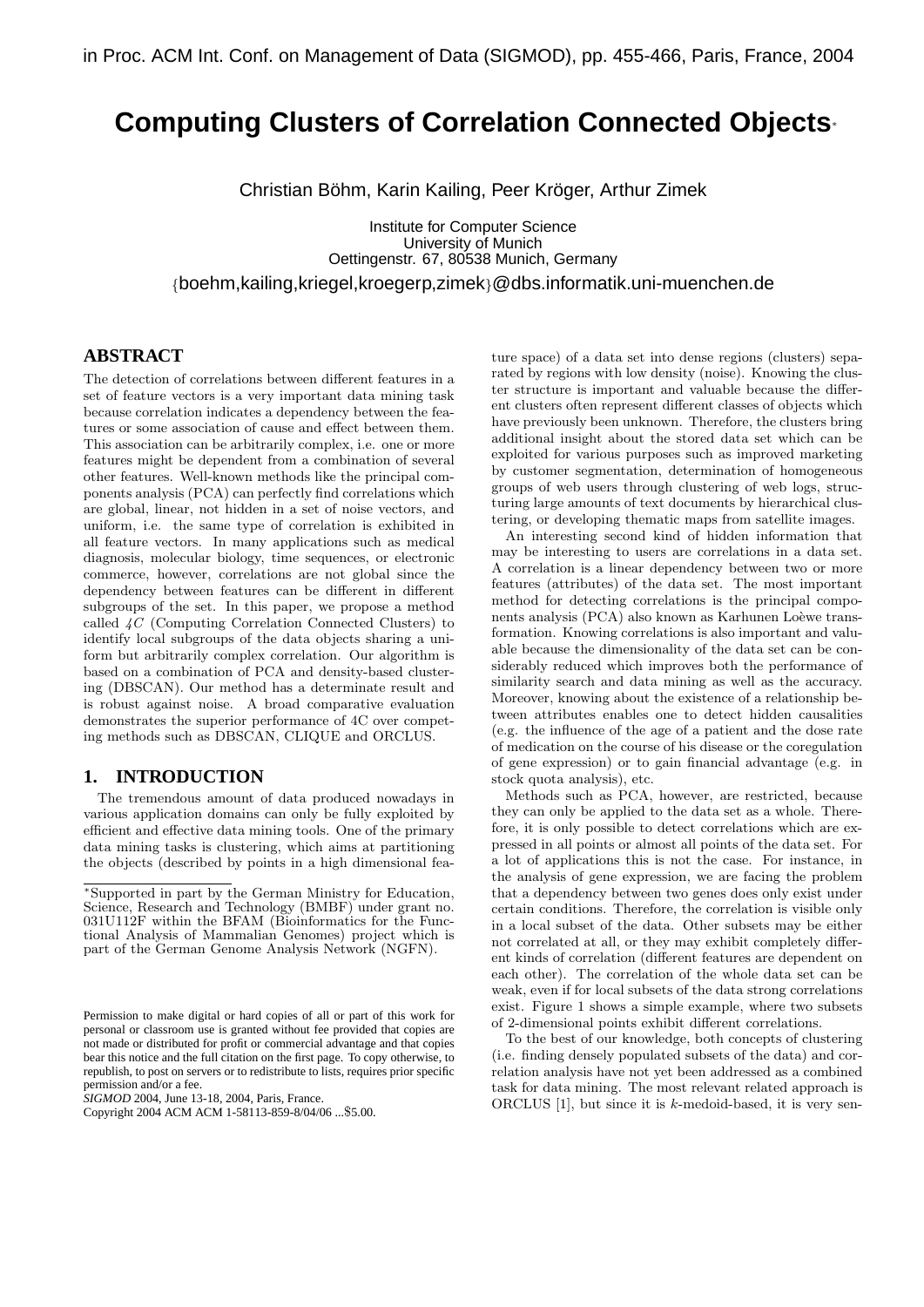

Figure 1: 1-Dimensional Correlation Lines

sitive to noise and the locality of the analyzed correlations is usually too coarse, i.e. the number of objects taken into account for correlation analysis is too large (cf. Section 2 and 6 for a detailed discussion). In this paper, we develop a new method which is capable of detecting local subsets of the data which exhibit strong correlations and which are densely populated (w.r.t. a given density threshold). We call such a subset a correlation connected cluster.

In lots of applications such correlation connected clusters are interesting. For example in E-commerce (recommendation systems or target marketing) where sets of customers with similar behavior need to be detected, one searches for positive linear correlations. In DNA microarray analysis (gene expression analysis) negative linear correlations express the fact that two genes may be coregulated, i.e. if one has a high expression level, the other one is very low and vice versa. Usually such a coregulation will only exist in a small subset of conditions or cases, i.e. the correlation will be hidden locally in the data set and cannot be detected by global techniques. Figures 1 and 2 show simple examples how correlation connected clusters can look like. In Figure 1 the attributes exhibit two different forms of linear correlation. We observe that if for some points there is a linear correlation of all attributes, these points are located along a line. Figure 2 presents two examples where an attribute z is correlated to attributes x and y (i.e.  $z = a + bx + cy$ ). In this case the set of points forms a 2-dimensional plane.

As stated above, in this paper, we propose an approach that meets both the goal of clustering and correlation analysis in order to find correlation connected clusters. The remainder is organized as follows: In Section 2 we review and discuss related work. In Section 3 we formalize our notion of correlation connected clusters. Based on this formalization, we present in Section 4 an algorithm called 4C (Computing Correlation Connected Clusters) to efficiently compute such correlation connected clusters. In Section 5 we analyze the computational complexity of our algorithm, while Section 6 contains an extensive experimental evaluation of 4C. Section 7 concludes the paper and gives some hints at future work.

### **2. RELATED WORK**

Traditional clustering algorithms such as k-means or the EM-algorithm search for spatial clusters, which are spherically shaped. In [10] and [5] two algorithms are proposed which are able to find clusters of arbitrary shape. However, these approaches are not able to distinguish between arbitrarily shaped clusters and correlation clusters. In [10] the density-based algorithm DBSCAN is introduced. We will describe the basic concepts of this approach in detail in the next chapter. In [5] the authors propose the algorithm FC (Fractal Clustering) to find clusters of arbitrary shape. The paper presents only experiments for two-dimensional data sets, so it is not clear whether the fractal dimension is really stable in higher dimensions. Furthermore, the shapes of clusters depend on the type of correlation of the involved points. Thus, in the case of linear correlations it is more target-oriented to search for shapes like lines or hyperplanes than for arbitrarily shaped clusters.

As most traditional clustering algorithms fail to detect meaningful clusters in high-dimensional data, in the last years a lot of research has been done in the area of subspace clustering. In the following we are examining to what extent subspace clustering algorithms are able to capture local data correlations and find clusters of correlated objects. The principal axis of correlated data are arbitrarily oriented. In contrast, subspace clustering techniques like CLIQUE [3] and its successors MAFIA [11] or ENCLUS [9] or projected clustering algorithms like PROCLUS [2] and DOC [17] only find axis parallel projections of the data. In the evaluation part we show that CLIQUE as one representative algorithm is in fact not able to find correlation clusters. Therefore we focus our attention to ORCLUS [1] which is a k-medoid related projected clustering algorithm allowing clusters to exist in arbitrarily oriented subspaces. The problem of this approach is that the user has to specify the number of clusters in advance. If this guess does not correspond to the actual number of clusters the results of ORCLUS deteriorate. A second problem, which can also be seen in the evaluation part is noisy data. In this case the clusters found by ORCLUS are far from optimal, since ORCLUS assigns each object to a cluster and thus cannot handle noise efficiently.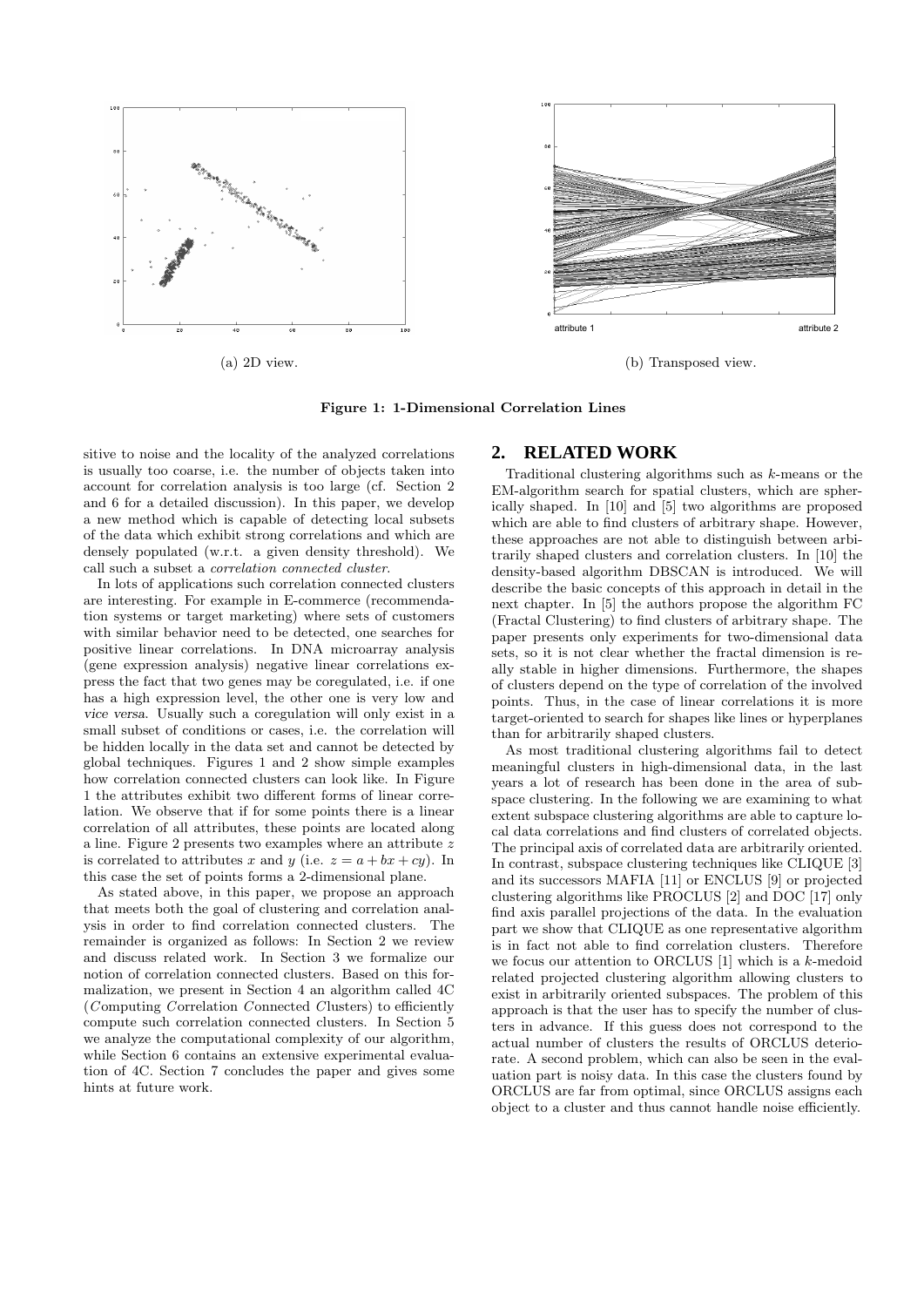

Figure 2: 2-Dimensional Correlation Planes

Based on the fractal (intrinsic) dimensionality of a data set, the authors of [15] present a global dimensionality reduction method. Correlation in the data leads to the phenomenon that the embedding dimension of a data set (in other words the number of attributes of the data set) and the intrinsic dimension (the dimension of the spatial object represented by the data) can differ a lot. The intrinsic (correlation fractal dimension) is used to reduce the dimensionality of the data. As this approach adopts a global view on the data set and does not account for local data distributions, it cannot capture local subspace correlations. Therefore it is only useful and applicable, if the underlying correlation affects all data objects. Since this is not the case for most real-world data, in [8] a local dimensionality reduction technique for correlated data is proposed which is similar to [1]. The authors focus on identifying correlated clusters for enhancing the indexing of high dimensional data only. Unfortunately, they do not give any hint to what extent their heuristic-based algorithm can also be used to gain new insight into the correlations contained in the data.

In [23] the move-based algorithm FLOC computing nearoptimal δ-clusters is presented. A transposed view of the data is used to show the correlations which are captured by the  $\delta$ -cluster model. Each data object is shown as a curve where the attribute values of each object are connected. Examples can be seen in Figure  $1(b)$  and  $2(b)$ . A cluster is regarded as a subset of objects and attributes for which the participating objects show the same (or a similar) tendency rather than being close to each other on the associated subset of dimensions. The  $\delta$ -cluster model concentrates on two forms of coherence, namely shifting (or addition) and amplification (or production). In the case of amplification coherence for example, the vectors representing the objects must be multiples of each other. The authors state that this can easily be transformed to the problem of finding shifting coherent  $\delta$ -cluster by applying logarithmic function to each object. Thus they focus on finding shifting coherent  $\delta$ clusters and introduce the metric of residue to measure the coherency among objects of a given cluster. An advantage is that thereby they can easily handle missing attribute values. But in contrast to our approach, the  $\delta$ -cluster model limits itself to a very special form of correlation where all attributes are positively linear correlated. It does not include

negative correlations or correlations where one attribute is determined by two or more other attributes. In this cases searching for a trend is no longer possible as can be seen in Figure 1 and 2. Let us note, that such complex dependencies cannot be illustrated by transposed views of the data. The same considerations apply for the very similar p-cluster model introduced in [21] and two extensions presented in [16, 14].

# **3. THE NOTION OF CORRELATION CON-NECTED CLUSTERS**

In this section, we formalize the notion of a correlation connected cluster. Let  $D$  be a database of d-dimensional feature vectors  $(\mathcal{D} \subseteq \mathbb{R}^d)$ . An element  $P \in \mathcal{D}$  is called point or object. The value of the *i*-th attribute  $(1 \leq i \leq d)$  of P is denoted by  $p_i$  (i.e.  $P = (p_1, \ldots, p_d)^\mathrm{T}$ ). Intuitively, a correlation connected cluster is a dense region of points in the d-dimensional feature space having at least one principal axis with low variation along this axis. Thus, a correlation connected cluster has two different properties: density and correlation. In the following, we will first address these two properties and then merge these ingredients to formalize our notion of correlation connected clusters.

### **3.1 Density-Connected Sets**

The density-based notion is a common approach for clustering used by various clustering algorithms such as DB-SCAN [10], DBCLASD [22], DENCLUE [12], and OPTICS [4]. All these methods search for regions of high density in a feature space that are separated by regions of lower density.

A typical density-based clustering algorithm needs two parameters to define the notion of density: First, a parameter  $\mu$  specifying the minimum number of objects, and second, a parameter  $\varepsilon$  specifying a volume. These two parameters determine a density threshold for clustering.

Our approach follows the formal definitions of densitybased clusters underlying the algorithm DBSCAN. The formal definition of the clustering notion is presented and discussed in full details in [10]. In the following we give a short summary of all necessary definitions.

DEFINITION  $1$  ( $\varepsilon$ -NEIGHBORHOOD).

Let  $\varepsilon \in \mathbb{R}$  and  $O \in \mathcal{D}$ . The  $\varepsilon$ -neighborhood of O, denoted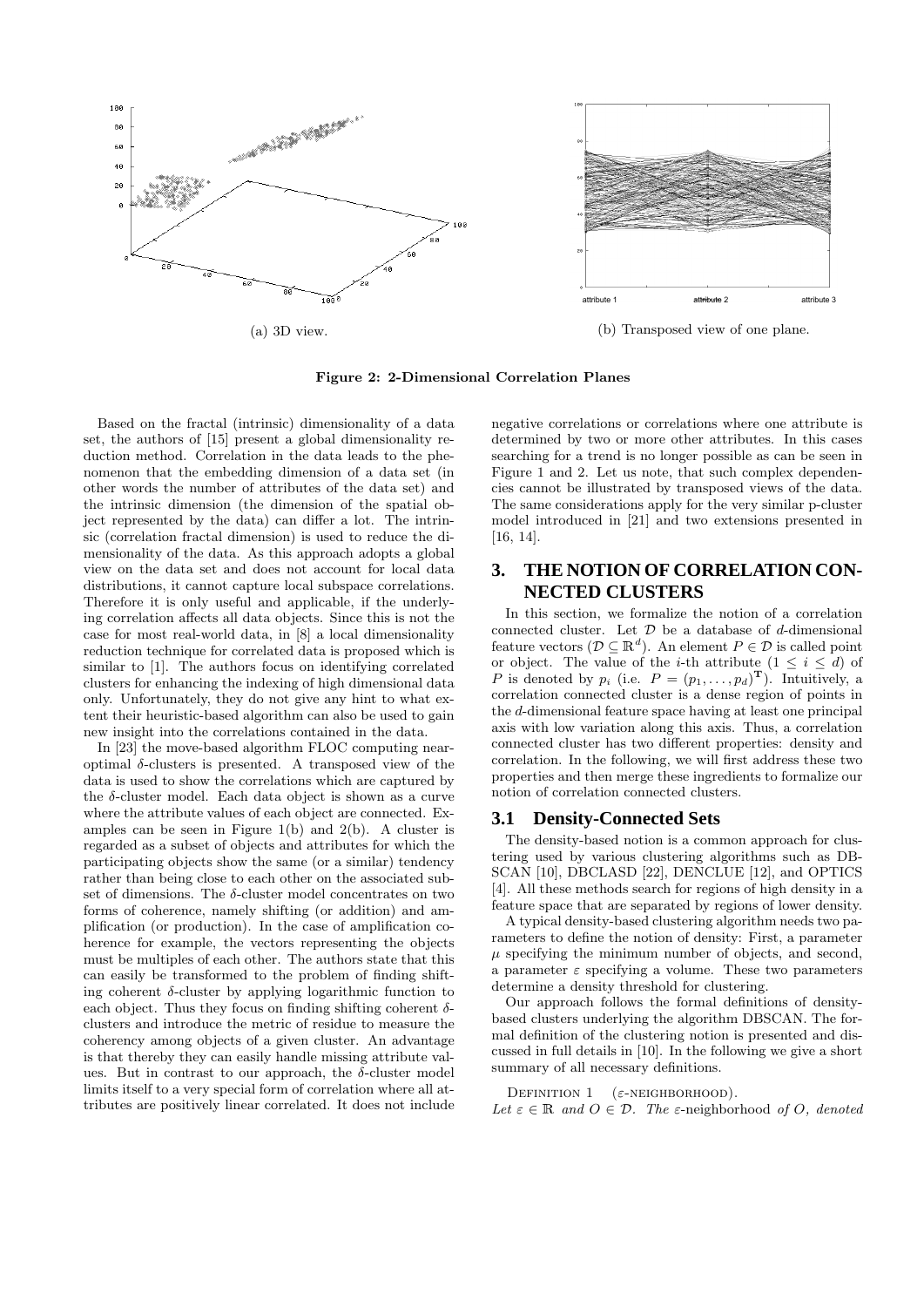by  $\mathcal{N}_{\varepsilon}(O)$ , is defined by

$$
\mathcal{N}_{\varepsilon}(O) = \{ X \in \mathcal{D} \mid dist(O, X) \le \varepsilon \}.
$$

Based on the two input parameters  $\varepsilon$  and  $\mu$ , dense regions can be defined by means of core objects:

Definition 2 (core object).

Let  $\varepsilon \in \mathbb{R}$  and  $\mu \in \mathbb{N}$ . An object  $O \in \mathcal{D}$  is called core object w.r.t.  $\varepsilon$  and  $\mu$ , if its  $\varepsilon$ -neighborhood contains at least  $\mu$  objects, formally:

$$
Cone_{den}(O) \Leftrightarrow |\mathcal{N}_{\varepsilon}(O)| \geq \mu.
$$

Let us note, that we use the acronym "den" for the density parameters  $\varepsilon$  and  $\mu$ . In the following, we omit the parameters  $\varepsilon$  and  $\mu$  wherever the context is clear and use "den" instead.

A core object O can be used to expand a cluster, with all the density-connected objects of O. To find these objects the following concepts are used.

DEFINITION 3 (DIRECT DENSITY-REACHABILITY). Let  $\varepsilon \in \mathbb{R}$  and  $\mu \in \mathbb{N}$ . An object  $P \in \mathcal{D}$  is directly densityreachable from  $Q \in \mathcal{D}$  w.r.t.  $\varepsilon$  and  $\mu$ , if Q is a core object and P is an element of  $\mathcal{N}_{\varepsilon}(Q)$ , formally:

$$
\text{DIRREACH}_{\text{den}}(Q, P) \Leftrightarrow \text{Cone}_{\text{den}}(Q) \ \wedge \ P \in \mathcal{N}_{\varepsilon}(Q).
$$

Let us note, that direct density-reachability is symmetric only for core objects.

DEFINITION 4 (DENSITY-REACHABILITY).

Let  $\varepsilon \in \mathbb{R}$  and  $\mu \in \mathbb{N}$ . An object  $P \in \mathcal{D}$  is density-reachable from  $Q \in \mathcal{D}$  w.r.t.  $\varepsilon$  and  $\mu$ , if there is a chain of objects  $P_1, \ldots, P_n \in \mathcal{D}, P_1 = Q, P_n = P$  such that  $P_{i+1}$  is directly density-reachable from  $P_i$ , formally:

REACH<sub>den</sub>
$$
(Q, P) \Leftrightarrow
$$
  
\n $\exists P_1, ..., P_n \in \mathcal{D} : P_1 = Q \land P_n = P \land$   
\n $\forall i \in \{1, ..., n-1\} : \text{DIRREACH}_{den}(P_i, P_{i+1}).$ 

Density-reachability is the transitive closure of direct densityreachability. However, it is still not symmetric in general.

#### DEFINITION 5 (DENSITY-CONNECTIVITY).

Let  $\varepsilon \in \mathbb{R}$  and  $\mu \in \mathbb{N}$ . An object  $P \in \mathcal{D}$  is density-connected to an object  $Q \in \mathcal{D}$  w.r.t.  $\varepsilon$  and  $\mu$ , if there is an object  $O \in \mathcal{D}$  such that both P and Q are density-reachable from O, formally:

$$
CONFect_{den}(Q, P) \Leftrightarrow
$$
  

$$
\exists O \in \mathcal{D} : REACH_{den}(O, Q) \land REACH_{den}(O, P).
$$

Density-connectivity is a symmetric relation. A densityconnected cluster is defined as a set of density-connected objects which is maximal w.r.t. density-reachability [10].

#### DEFINITION 6 (DENSITY-CONNECTED SET).

Let  $\varepsilon \in \mathbb{R}$  and  $\mu \in \mathbb{N}$ . A non-empty subset  $\mathcal{C} \subseteq \mathcal{D}$  is called a density-connected set w.r.t.  $\varepsilon$  and  $\mu$ , if all objects in  $C$  are density-connected and  $C$  is maximal w.r.t. densityreachability, formally:

 $\text{CONSET}_{\text{den}}(\mathcal{C}) \Leftrightarrow$ 

- (1) Connectivity:  $\forall O, Q \in \mathcal{C} : \text{ConvECT}_{\text{den}}(O,Q)$
- (2) Maximality:  $\forall P, Q \in \mathcal{D} : Q \in \mathcal{C} \land \text{REACH}_{den}(Q, P) \Rightarrow$  $P \in \mathcal{C}$ .

Using these concepts DBSCAN is able to detect arbitrarily shaped clusters by one single pass over the data. To do so, DBSCAN uses the fact, that a density-connected cluster can be detected by finding one of its core-objects O and computing all objects which are density reachable from O. The correctness of DBSCAN can be formally proven (cf. lemmata 1 and 2 in [10], proofs in [19]). Although DBSCAN is not in a strong sense deterministic (the run of the algorithm depends on the order in which the points are stored), both the run-time as well as the result (number of detected clusters and association of core objects to clusters) are determinate. The worst case time complexity of DBSCAN is  $O(n \log n)$  assuming an efficient index and  $O(n^2)$  if no index exists.

### **3.2 Correlation Sets**

In order to identify correlation connected clusters (regions in which the points exhibit correlation) and to distinguish them from usual clusters (regions of high point density only) we are interested in all sets of points with an intrinsic dimensionality that is considerably smaller than the embedding dimensionality of the data space (e.g. a line or a plane in a three or higher dimensional space). There are several methods to measure the intrinsic dimensionality of a point set in a region, such as the fractal dimension or the principal components analysis (PCA). We choose PCA because the fractal dimension appeared to be not stable enough in our first experiments.

The PCA determines the covariance matrix  $\mathbf{M} = [m_{ij}]$ with  $m_{ij} = \sum_{S \in \mathcal{S}} s_i s_j$  of the considered point set  $\mathcal{S}$ , and decomposes it into an orthonormal Matrix V called eigenvector matrix and a diagonal matrix  $E$  called eigenvalue matrix such that  $M = VEV^T$ . The eigenvectors represent the principal axes of the data set whereas the eigenvalues represent the variance along these axes. In case of a linear dependency between two or more attributes of the point set (correlation), one or more eigenvalues are close to zero. A set forms a  $\lambda$ -dimensional correlation hyperplane if  $d - \lambda$  eigenvalues fall below a given threshold  $\delta \approx 0$ . Since the eigenvalues of different sets exhibiting different densities may differ a lot in their absolute values, we normalize the eigenvalues by mapping them onto the interval  $[0, 1]$ . This normalization is denoted by  $\Omega$  and simply divides each eigenvalue  $e_i$  by the maximum eigenvalue  $e_{max}$ . We call the eigenvalues  $e_i$  with  $\Omega(e_i) \leq \delta$  close to zero.

DEFINITION  $7\quad (\lambda\text{-}\text{DIMENSIONAL LINEAR CORRELATION SET})$ .

Let  $S \subseteq \mathcal{D}, \lambda \in \mathbb{N} \ (\lambda \leq d), \ EV = e_1, ..., e_d$  the eigenvalues of S in descending order (i.e.  $e_i \geq e_{i+1}$ ) and  $\delta \in \mathbb{R}$ ( $\delta \approx 0$ ). S forms an  $\lambda$ -dimensional linear correlation set w.r.t.  $\delta$  if at least  $d - \lambda$  eigenvalues of S are close to zero, formally:

$$
\text{CORSET}_{\delta}^{\lambda}(\mathcal{S}) \Leftrightarrow |\{e_i \in EV \,|\, \Omega(e_i) \le \delta\}| \ge d - \lambda.
$$

where  $\Omega(e_i) = e_i/e_1$ .

This condition states that the variance of S along  $d - \lambda$ principal axes is low and therefore the objects of  $S$  form an λ-dimensional hyperplane. We drop the index λ and speak of a correlation set in the following wherever it is clear from context.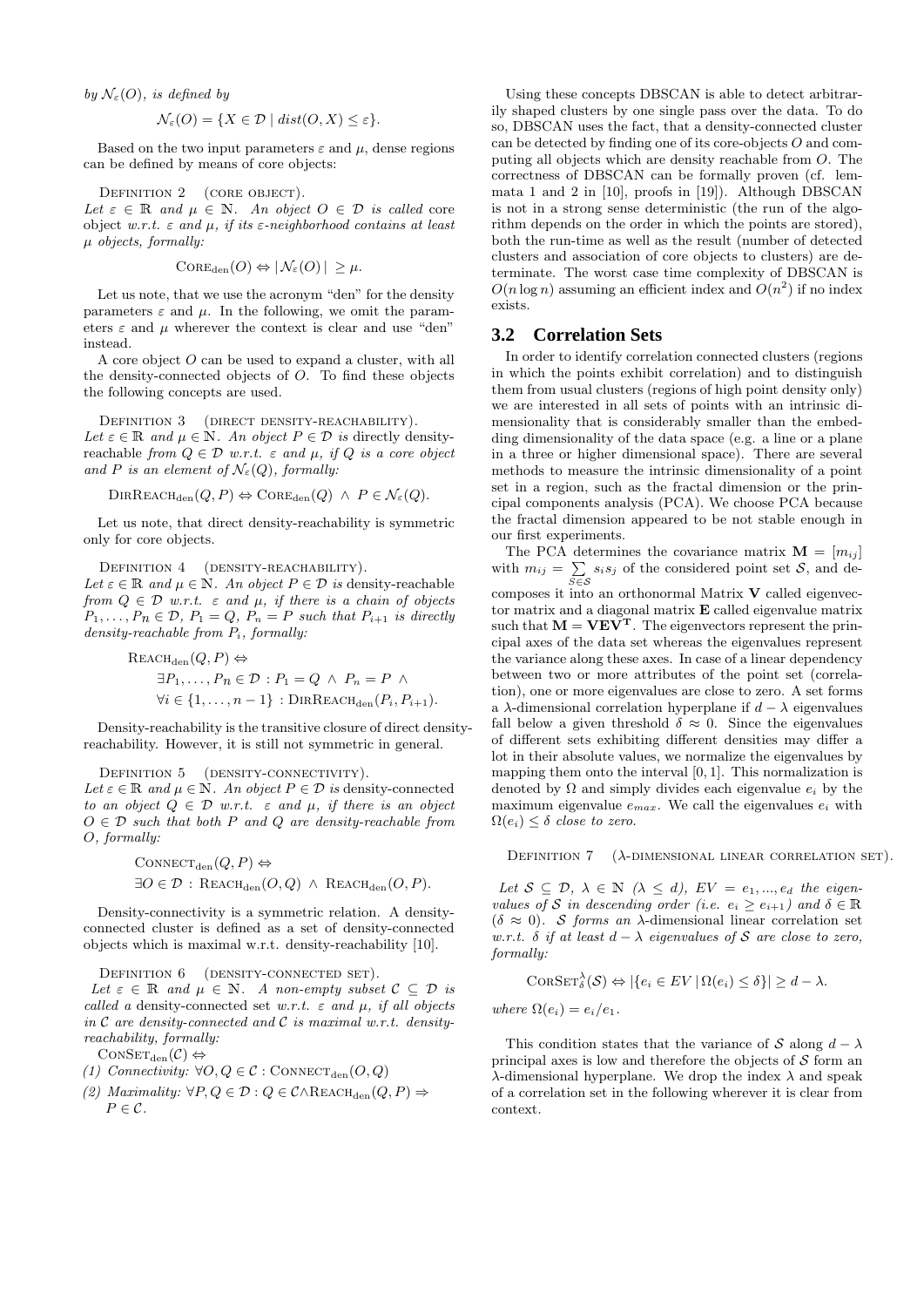

Figure 3: Correlation  $\varepsilon$ -neighborhood of a point P according to (a)  $M_P$  and (b)  $\hat{M}_P$ .

DEFINITION 8 (CORRELATION DIMENSION). Let  $S \in \mathcal{D}$  be a linear correlation set w.r.t.  $\delta \in \mathbb{N}$ . The number of eigenvalues with  $e_i > \delta$  is called correlation dimension, denoted by  $CORDim(S)$ .

Let us note, that if  $S$  is a  $\lambda$ -dimensional linear correlation set, then  $CORDM(S) \leq \lambda$ . The correlation dimension of a linear correlation set  $S$  corresponds to the intrinsic dimension of S.

### **3.3 Clusters as Correlation-Connected Sets**

A correlation connected cluster can be regarded as a maximal set of density-connected points that exhibit uniform correlation. We can formalize the concept of correlation connected sets by merging the concepts described in the previous two subsections: density-connected sets (cf. Definition 6) and correlation sets (cf. Definition 7). The intuition of our formalization is to consider those points as core objects of a cluster which have an appropriate correlation dimension in their neighborhood. Therefore, we associate each point P with a similarity matrix  $M_P$  which is determined by PCA of the points in the  $\varepsilon$ -neighborhood of P. For convenience we call  $V_P$  and  $E_P$  the eigenvectors and eigenvalues of  $P$ , respectively. A point  $P$  is inserted into a cluster if it has the same or a similar similarity matrix like the points in the cluster. To achieve this goal, our algorithm looks for points that are close to the principal axis (or axes) of those points which are already in the cluster. We will define a similarity measure  $M<sub>P</sub>$  for the efficient search of such points.

We start with the formal definition of the covariance matrix  $M_P$  associated with a point  $P$ .

DEFINITION 9 (COVARIANCE MATRIX). Let  $P \in \mathcal{D}$ . The matrix  $\mathbf{M}_P = [m_{ij}]$  with

$$
m_{ij} = \sum_{S \in \mathcal{N}_{\varepsilon}(P)} s_i s_j \qquad (1 \le i, j \le d)
$$

is called the covariance matrix of the point P.  $V_P$  and  $E_P$ (with  $\mathbf{M}_P = \mathbf{V}_P \mathbf{E}_P \mathbf{V}_P^{\mathsf{T}}$ ) as determined by PCA of  $\mathbf{M}_P$  are called the eigenvectors and eigenvalues of the point P, respectively.

We can now define the new similarity measure  $\mathbf{\hat{M}}_P$  which searches points in the direction of highest variance of  $\mathbf{M}_P$ (the major axes). Theoretically,  $\mathbf{M}_P$  could be directly used as a similarity measure, i.e.

$$
dist_{\mathbf{M}_P}(P,Q) = \sqrt{(P-Q)\mathbf{M}_P(P-Q)^{\mathbf{T}}} \quad \text{where } P,Q \in \mathcal{D}.
$$

Figure 3(a) shows the set of points which lies in an  $\varepsilon$ neighborhood of the point using  $M_P$  as similarity measure. The distance measure puts high weights on those axes with a high variance whereas directions with a low variance are associated with low weights. This is usually desired in similarity search applications where directions of high variance have a high distinguishing power and, in contrast, directions of low variance are negligible.

Obviously, for our purpose of detecting correlation clusters, we need quite the opposite. We want so search for points in the direction of highest variance of the data set. Therefore, we need to assign low weights to the direction of highest variance in order to shape the ellipsoid such that it reflects the data distribution (cf. Figure 3(b)). The solution is to change large eigenvalues into smaller ones and vice versa. We use two fixed values, 1 and a parameter  $\kappa \gg 1$ rather than e.g. inverting the eigenvalues in order to avoid problems with singular covariance matrices. The number 1 is a natural choice because the corresponding semi-axes of the ellipsoid are then epsilon. The parameter  $\kappa$  controls the "thickness" of the  $\lambda$ -dimensional correlation line or plane, i.e. the tolerated deviation.

This is formally captured in the following definition:

DEFINITION 10 (CORRELATION SIMILARITY MATRIX). Let  $P \in \mathcal{D}$  and  $\mathbf{V}_P$ . E<sub>P</sub> the corresponding eigenvectors and eigenvalues of the point P. Let  $\kappa \in \mathbb{R}$  be a constant with  $\kappa \gg 1$ . The new eigenvalue matrix  $\mathbf{\hat{E}}_P$  with entries  $\hat{e}_i$  $(i = 1, \ldots d)$  is computed from the eigenvalues  $e_1, \ldots, e_d$  in  $E_P$  according to the following rule:

$$
\hat{e}_i = \begin{cases} 1 & if & \Omega(e_i) > \delta \\ \kappa & if & \Omega(e_i) \leq \delta \end{cases}
$$

where  $\Omega$  is the normalization of the eigenvalues onto [0, 1] as described above. The matrix  $\mathbf{\hat{M}}_P = \mathbf{V}_P \mathbf{\hat{E}}_P \mathbf{V}_P^T$  is called the correlation similarity matrix. The correlation similarity measure associated with point  $P$  is denoted by

$$
dist_P(P,Q) = \sqrt{(P-Q) \cdot \hat{\mathbf{M}}_P \cdot (P-Q)^{\mathbf{T}}}.
$$

Figure 3(b) shows the  $\varepsilon$ -neighborhood according to the correlation similarity matrix  $\mathbf{\hat{M}}_P$ . As described above, the parameter  $\kappa$  specifies how much deviation from the correlation is allowed. The greater the parameter  $\kappa$ , the tighter and clearer the correlations which will be computed. It empirically turned out that our algorithm presented in Section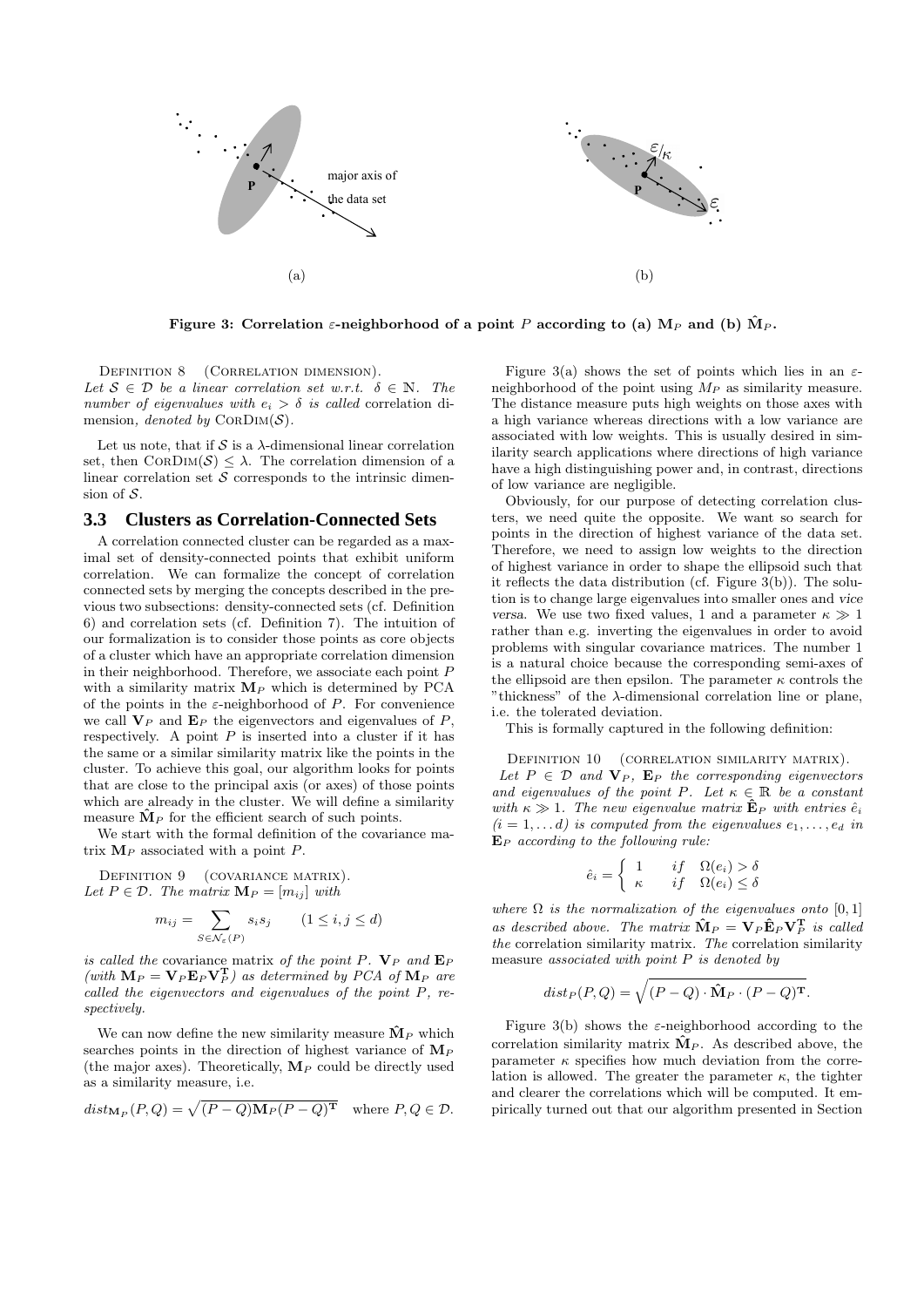

Figure 4: Symmetry of the correlation  $\varepsilon$ -neighborhood: (a)  $P\in \mathcal{N}^{\hat{\mathbf{M}}_Q}_\varepsilon(Q).$  (b)  $P\not\in \mathcal{N}^{\hat{\mathbf{M}}_Q}_\varepsilon(Q).$ 

4 is rather insensitive to the choice of  $\kappa$ . A good suggestion is to set  $\kappa = 50$  in order to achieve satisfying results, thus — for the sake of simplicity — we omit the parameter  $\kappa$  in the following.

Using this similarity measure, we can define the notions of correlation core objects and correlation reachability. However, in order to define correlation-connectivity as a symmetric relation, we face the problem that the similarity measure in Definition 10 is not symmetric, because  $dist_P (P, Q) =$  $dist_Q(Q, P)$  does in general not hold (cf. Figure 4(b)). Symmetry, however, is important to avoid ambiguity of the clustering result. If an asymmetric similarity measure is used in DBSCAN a different clustering result can be obtained depending on the order of processing (e.g. which point is selected as the starting object) because the symmetry of density-connectivity depends on the symmetry of direct density-reachability for core-objects. Although the result is typically not seriously affected by this ambiguity effect we avoid this problem easily by an extension of our similarity measure which makes it symmetric. The trick is to consider both similarity measures,  $dist_P (P, Q)$  as well as  $dist_Q(P,Q)$  and to combine them by a suitable arithmetic operation such as the maximum of the two. Based on these considerations, we define the correlation  $\varepsilon$ -neighborhood as a symmetric concept:

DEFINITION 11 (CORRELATION  $\varepsilon$ -NEIGHBORHOOD). Let  $\varepsilon \in \mathbb{R}$ . The correlation  $\varepsilon$ -neighborhood of an object  $O \in \mathcal{D}$ , denoted by  $\mathcal{N}_{\varepsilon}^{\hat{\mathbf{M}}_O}(O)$ , is defined by:

$$
\mathcal{N}_{\varepsilon}^{\hat{\mathbf{M}}_{O}}(O) = \{ X \in \mathcal{D} \mid \max \{ dist_O(O, X), dist_X(X, O) \} \le \varepsilon \}.
$$

The symmetry of the correlation  $\varepsilon$ -neighborhood is illustrated in Figure 4. Correlation core objects can now be defined as follows.

DEFINITION 12 (CORRELATION CORE OBJECT).

Let  $\varepsilon, \delta \in \mathbb{R}$  and  $\mu, \lambda \in \mathbb{N}$ . A point  $O \in D$  is called correlation core object w.r.t.  $\varepsilon$ ,  $\mu$ ,  $\delta$ , and  $\lambda$  (denoted by  $\mathrm{Cone}_{\mathrm{den}}^{\mathrm{cor}}(O)$ ), if its  $\varepsilon$ -neighborhood is a  $\lambda$ -dimensional linear correlation set and its correlation ε-neighborhood contains at least  $\mu$  points, formally:

$$
\text{Cone}_{\text{den}}^{\text{cor}}(O) \Leftrightarrow \text{Cone}_{\delta}^{\text{Cov}}(\mathcal{N}_{\varepsilon}(P)) \wedge |\mathcal{N}_{\varepsilon}^{\hat{M}_P}(P)| \geq \mu.
$$

Let us note that in  $\textsc{Core}_\text{den}^\text{cor}$  the acronym "cor" refers to the correlation parameters  $\delta$  and  $\lambda$ . In the following, we omit the parameters  $ε$ ,  $μ$ ,  $δ$ , and  $λ$  wherever the context is clear and use "den" and "cor" instead.

DEFINITION 13 (DIRECT CORRELATION-REACHABILITY). Let  $\varepsilon, \delta \in \mathbb{R}$  and  $\mu, \lambda \in \mathbb{N}$ . A point  $P \in \mathcal{D}$  is direct correlation-reachable from a point  $Q \in \mathcal{D}$  w.r.t.  $\varepsilon, \mu, \delta$ , and  $\lambda$  (denoted by DIRREACH<sup>cor</sup><sub>den</sub>(Q,P)) if Q is a correlation core object, the correlation dimension of  $\mathcal{N}_{\varepsilon}(P)$  is at least

- $\lambda$ , and  $P \in \mathcal{N}_{\varepsilon}^{\mathbf{\hat{M}}_Q}(Q)$ , formally.  $\text{DIRREACH}^{\text{cor}}_{\text{den}}(Q, P) \Leftrightarrow$ 
	- $(1)$  COREcor $(Q)$
	- (2)  $CORDim(\mathcal{N}_{\varepsilon}(P)) \leq \lambda$
	- (3)  $P \in \mathcal{N}_{\varepsilon}^{\hat{\mathbf{M}}_Q}(Q)$ .

Correlation-reachability is symmetric for correlation core objects. Both objects  $P$  and  $Q$  must find the other object in their corresponding correlation  $\varepsilon$ -neighborhood.

DEFINITION 14 (CORRELATION-REACHABILITY). Let  $\varepsilon, \delta \in \mathbb{R}$  ( $\delta \approx 0$ ) and  $\mu, \lambda \in \mathbb{N}$ . An object  $P \in \mathcal{D}$  is correlation-reachable from an object  $Q \in \mathcal{D}$  w.r.t.  $\varepsilon, \mu, \delta$ , and  $\lambda$  (denoted by REACH<sup>cor</sup> (Q,P)), if there is a chain of objects  $P_1, \cdots P_n$  such that  $P_1 = Q, P_n = P$  and  $P_{i+1}$  is direct correlation-reachable from  $P_i$ , formally:

$$
\begin{aligned} \text{REACH}_{\text{den}}^{\text{cor}}(Q, P) &\Leftrightarrow\\ \exists P_1, \dots, P_n \in \mathcal{D} : P_1 = Q \land P_n = P \land\\ \forall i \in \{1, \dots, n-1\} : \text{DIRREACH}_{\text{den}}^{\text{cor}}(P_i, P_{i+1}). \end{aligned}
$$

It is easy to see, that correlation-reachability is the transitive closure of direct correlation-reachability.

DEFINITION 15 (CORRELATION-CONNECTIVITY). Let  $\varepsilon \in \mathbb{R}$  and  $\mu \in \mathbb{N}$ . An object  $P \in \mathcal{D}$  is correlationconnected to an object  $Q \in \mathcal{D}$  if there is an object  $O \in \mathcal{D}$ such that both  $P$  and  $Q$  are correlation-reachable from  $O$ , formally:

$$
CONF_{den}(Q, P) \Leftrightarrow
$$
  

$$
\exists o \in \mathcal{D} : REACH_{den}^{corr}(O, Q) \land REACH_{den}^{corr}(O, P).
$$

Correlation-connectivity is a symmetric relation. A correlationconnected cluster can now be defined as a maximal correlationconnected set: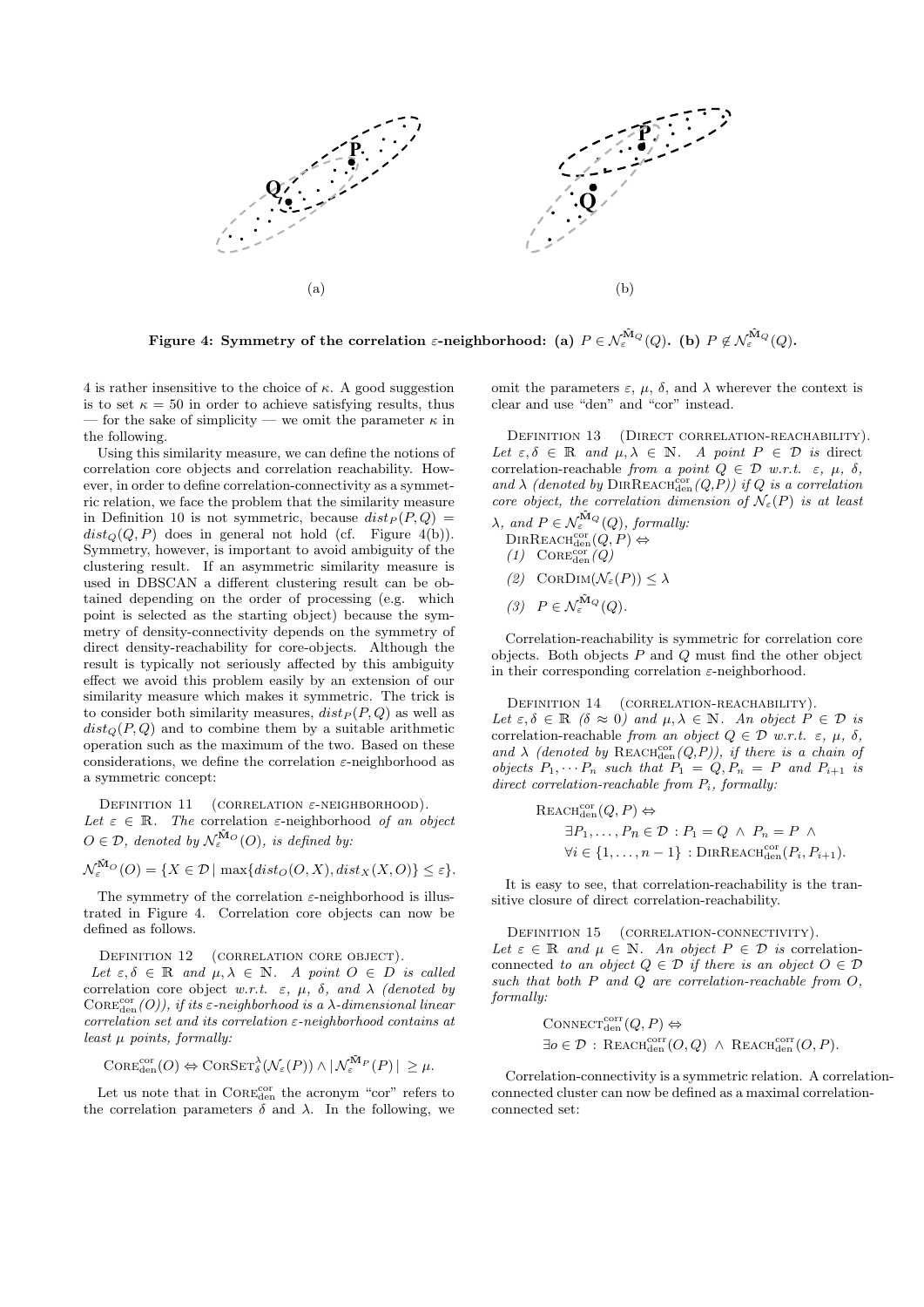DEFINITION 16 (CORRELATION-CONNECTED SET). Let  $\varepsilon, \delta \in \mathbb{R}$  and  $\mu, \lambda \in \mathbb{N}$ . A non-empty subset  $\mathcal{C} \subseteq \mathcal{D}$  is called a density-connected set w.r.t.  $\varepsilon$ ,  $\mu$ ,  $\delta$ , and  $\lambda$ , if all objects in  $C$  are density-connected and  $C$  is maximal w.r.t. density-reachability, formally:

 $\mathrm{ConvSET}^{\mathrm{cor}}_{\mathrm{den}}(\mathcal{C}) \Leftrightarrow$ 

- (1) Connectivity:  $\forall O, Q \in \mathcal{C}$ : CONNECT<sub>den</sub> $(O, Q)$
- (2) Maximality:  $\forall P, Q \in \mathcal{D} : Q \in \mathcal{C} \land \text{REACH}_{den}^{cor}(Q, P) \Rightarrow$  $P \in \mathcal{C}$ .

The following two lemmata are important for validating the correctness of our clustering algorithm. Intuitively, they state that we can discover a correlation-connected set for a given parameter setting in a two-step approach: First, choose an arbitrary correlation core object O from the database. Second, retrieve all objects that are correlation-reachable from O. This approach yields the density-connected set containing O.

Lemma 1.

Let  $P \in \mathcal{D}$ . If P is a correlation core object, then the set of objects, which are correlation-reachable from P is a correlation-connected set, formally:

$$
Cone^{cor}_{den}(P) \land C = \{O \in \mathcal{D} \mid \text{REACH}_{den}^{cor}(P, O) \} \Rightarrow \text{CONF}_{den}^{cor}(C).
$$

PROOF.

 $(1)$   $C \neq \emptyset$ :

By assumption,  $\text{Cone}_{\text{den}}^{\text{cor}}(P)$  and thus,  $\text{Cone}_{\text{DIM}}(\mathcal{N}_{\varepsilon}(P)) \leq$ λ.

 $\Rightarrow$  DIRREACH<sup>cor</sup><sub>den</sub> $(P, P)$ 

 $\Rightarrow$  REACH<sub>den</sub> $(P, P)$ 

 $\Rightarrow P \in \mathcal{C}.$ 

(2) Maximality:

Let  $X \in \mathcal{C}$  and  $Y \in \mathcal{D}$  and REACH<sup>cor</sup><sub>den</sub> $(X, Y)$ .

 $\Rightarrow$  REACH<sup>cor</sup> $(P, X) \wedge$  REACH<sup>cor</sup> $(X, Y)$ 

 $\Rightarrow$  REACH<sub>den</sub> $(P, Y)$  (since correlation reachability is a transitive relation).

 $\Rightarrow$  Y  $\in \mathcal{C}$ .

(3) Connectivity:

 $\forall X,Y\in\mathcal{C}: \text{Reach}^\text{cor}_{\text{den}}(P,X)\wedge\text{Reach}^\text{cor}_{\text{den}}(P,Y)$ 

 $\Rightarrow$  CONNECT<sub>den</sub> $(X, Y)$  (via P).

Lemma 2.

Let  $C \subseteq \mathcal{D}$  be a correlation-connected set. Let  $P \in \mathcal{C}$  be a correlation core object. Then  $C$  equals the set of objects which are correlation-reachable from P, formally:

$$
\text{Cons}\mathsf{ET}_{\text{den}}^{\text{cor}}(\mathcal{C}) \land P \in \mathcal{C} \land \text{Core}\n\mathsf{Gen}^{\text{cor}}_{\text{den}}(P)
$$
\n
$$
\Rightarrow \mathcal{C} = \{O \in \mathcal{D} \mid \text{REACH}\n\mathsf{den}^{\text{cor}}(P, O) \}.
$$

PROOF.

Let  $\bar{\mathcal{C}} = \{O \in \mathcal{D} \mid \text{REACH}_{den}^{cor}(P, O)\}.$  We have to show that  $C = C$ :

(1)  $\bar{\mathcal{C}} \subseteq \mathcal{C}$ : obvious from definition of  $\bar{\mathcal{C}}$ .

(2)  $C \subseteq \overline{C}$ : Let  $Q \in C$ . By assumption,  $P \in C$  and  $\mathrm{CONSET}^{\mathrm{cor}}_{\mathrm{den}}(\mathcal{C}).$ 

 $\Rightarrow \exists O \in \mathcal{C} : \text{REACH}_{den}^{cor}(O, P) \wedge \text{REACH}_{den}^{cor}(O, Q)$ 

 $\Rightarrow$  REACH<sub>den</sub>(P,O) (since both O and P are correlation core objects and correlation reachability is symmetric for correlation core objects.

 $\Rightarrow$  REACH<sup>cor</sup> (*P, Q*) (transitivity of correlation-reachability)  $\Rightarrow Q \in \bar{C}$ .  $\Box$ 

algorithm  $4C(\mathcal{D}, \varepsilon, \mu, \lambda, \delta)$ 

// assumption: each object in  $D$  is marked as unclassified

```
for each unclassified O \in \mathcal{D} do
```

```
STEP 1. test \text{Cone}_{\text{den}}^{\text{cor}}(O) predicate:
```
compute  $\mathcal{N}_{\varepsilon}(O)$ ; if  $|\mathcal{N}_{\varepsilon}(O)| \geq \mu$  then compute  $\mathbf{M}_{\Omega}$ if  $\text{ConDim}(\mathcal{N}_{\varepsilon}(O)) \leq \lambda$  then compute  $\hat{\mathbf{M}}_{O}$  and  $\mathcal{N}^{\hat{\mathbf{M}}_{O}}_{\varepsilon}(O);$ test  $|\mathcal{N}^{\mathbf{\hat{M}}_O}_\varepsilon(O)|\geq\mu;$ 

STEP 2.1. if  $\text{Cone}_{\text{den}}^{\text{cor}}(O)$  expand a new cluster:

```
generate new clusterID;
insert all X \in \mathcal{N}^{\hat{\mathbf{M}}_{O}}_{\varepsilon}(O) into queue \Phi;
while \Phi \neq \emptyset do
   Q = first object in \Phi;
    compute \mathcal{R} = \{ X \in \mathcal{D} \mid \text{DIRREACH}_{\text{den}}^{\text{cor}}(Q, X) \};for each X \in \mathcal{R} do
       if X is unclassified or noise then
          assign current clusterID to Xif X is unclassified then
          insert X into \Phiremove Q from \Phi;
```
STEP 2.2. if not  $\mathrm{CoRE}_{\mathrm{den}}^{\mathrm{cor}}(\mathcal{O})$   $\mathcal{O}$  is noise:

mark O as noise;

end.

Figure 5: Pseudo code of the 4C algorithm.

### **4. ALGORITHM 4C**

In the following we describe the algorithm 4C, which performs one pass over the database to find all correlation clusters for a given parameter setting. The pseudocode of the algorithm 4C is given in Figure 5. At the beginning each object is marked as unclassified. During the run of 4C all objects are either assigned a certain cluster identifier or marked as noise. For each object which is not yet classified, 4C checks whether this object is a correlation core object (see STEP 1 in Figure 5). If the object is a correlation core object the algorithm expands the cluster belonging to this object (STEP 2.1). Otherwise the object is marked as noise (STEP 2.2). To find a new cluster 4C starts in STEP 2.1 with an arbitrary correlation core object  $O$  and searches for all objects that are correlation-reachable from O. This is sufficient to find the whole cluster containing the object  $O$ , due to Lemma 2. When 4C enters STEP 2.1 a new cluster identifier "clusterID" is generated which will be assigned to all objects found in STEP 2.1. 4C begins by inserting all objects in the correlation  $\varepsilon$ -neighborhood of object  $O$  into a queue. For each object in the queue it computes all directly correlation reachable objects and inserts those objects into the queue which are still unclassified. This is repeated until the queue is empty.

As discussed in Section 3 the results of 4C do not depend on the order of processing, i.e. the resulting clustering (number of clusters and association of core objects to clusters) is determinate.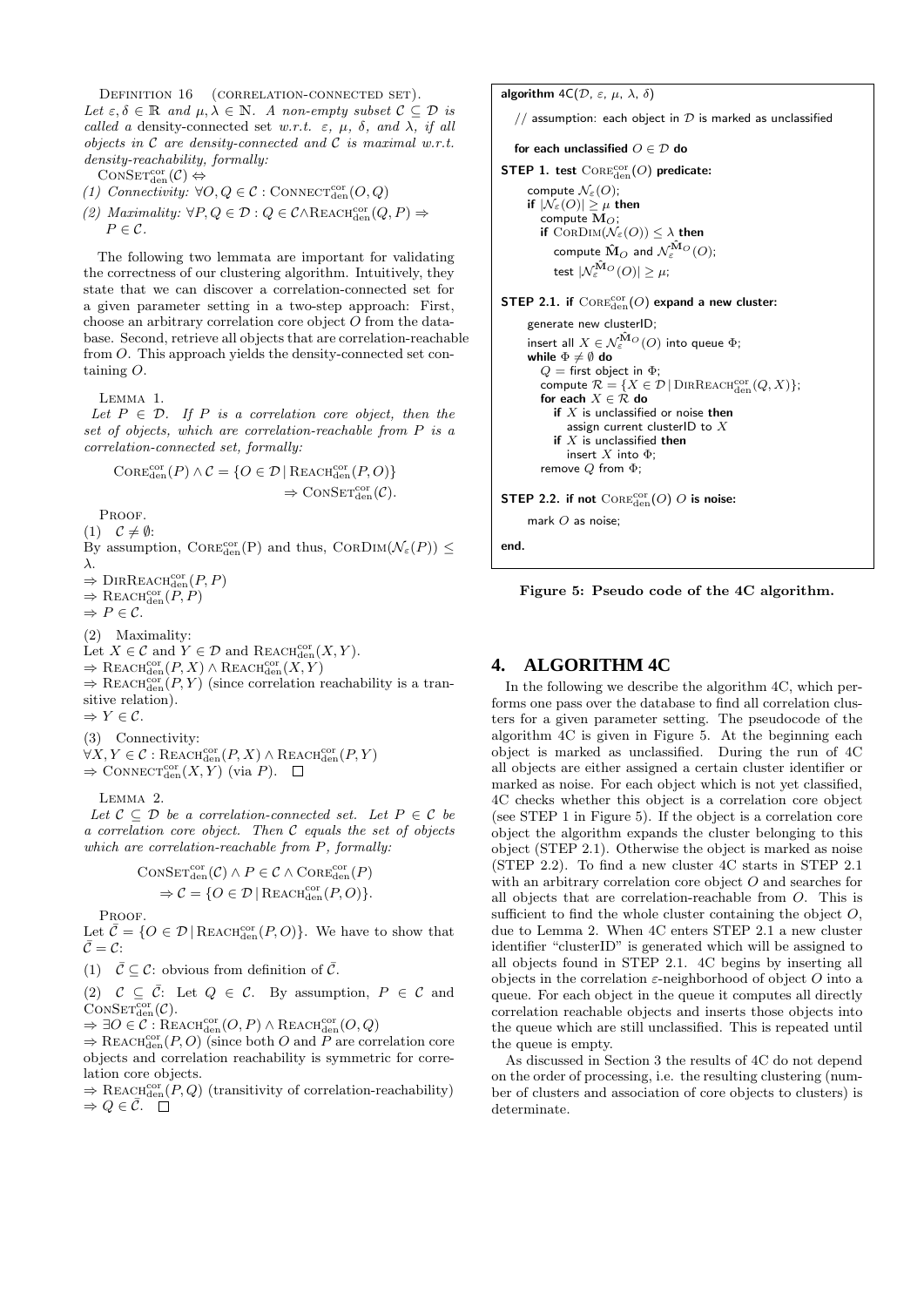### **5. COMPLEXITY ANALYSIS**

The computational complexity with respect to the number of data points as well as the dimensionality of the data space is an important issue because the proposed algorithms are typically applied to large data sets of high dimensionality. The idea of our correlation connected clustering method is founded on DBSCAN, a density based clustering algorithm for Euclidean data spaces. The complexity of the original DBSCAN algorithm depends on the existence of an index structure for high dimensional data spaces. The worst case complexity is  $O(n^2)$ , but the existence of an efficient index reduces the complexity to  $O(n \log n)$  [10]. DBSCAN is linear in the dimensionality of the data set for the Euclidean distance metric. If a quadratic form distance metric is applied instead of Euclidean (which enables user adaptability of the distance function), the time complexity of DBSCAN is  $O(d^2 \cdot n \log n)$ . In contrast, subspace clustering methods such as CLIQUE are known to be exponential in the number of dimensions [1, 3].

We begin our analysis with the assumption of no index structure.

Lemma 3. The overall worst-case time complexity of our algorithm on top of the sequential scan of the data set is  $O(d^2 \cdot n^2 + d^3 \cdot n).$ 

PROOF. Our algorithm has to associate each point of the data set with a similarity measure that is used for searching neighbors (cf. Definition 10). We assume that the corresponding similarity matrix must be computed once for each point, and it can be held in the cache until it is no more needed (it can be easily decided whether or not the similarity matrix can be safely discarded). The covariance matrix is filled with the result of a Euclidean range query which can be evaluated in  $O(d \cdot n)$  time. Then the matrix is decomposed using PCA which requires  $O(d^3)$  time. For all points together, we have  $O(d \cdot n^2 + d^3 \cdot n)$ .

Checking the correlation core point property according to Definition 12, and expanding a correlation connected cluster requires for each point the evaluation of a range query with a quadratic form distance measure which can be done in  $O(d^2 \cdot n)$ . For all points together (including the above cost for the determination of the similarity matrix), we obtain an worst-case time complexity of  $O(d^2 \cdot n^2 + d^{3} \cdot n)$ .

Under the assumption that an efficient index structure for high dimensional data spaces [7, 6] is available, the complexity of all range queries is reduced from  $O(n)$  to  $O(\log n)$ . Let us note that we can use Euclidean range queries as a filter step for the quadratic form range queries because no semiaxis of the corresponding ellipsoid exceeds  $\varepsilon$ . Therefore, the overall time complexity in this case is given as follows:

Lemma 4. The overall worst case time complexity of our algorithm on top of an efficient index structure for high dimensional data is  $O(d^2 \cdot n \log n + d^3 \cdot n)$ .

PROOF. Analogous to Lemma 3.  $\square$ 

### **6. EVALUATION**

In this section, we present a broad evaluation of 4C. We implemented 4C as well as the three comparative methods DBSCAN, CLIQUE, and ORCLUS in JAVA. All experiments were run on a Linux workstation with a 2.0 GHz CPU and 2.0 GB RAM.



Figure 6: Scalability against database size.

### **6.1 Efficiency**

According to Section 5 the runtime of 4C scales superlinear with the number of input records. This is illustrated in Figure 6 showing the results of 4C applied to synthetic 2-dimensional data of variable size.

#### **6.2 Effectiveness**

We evaluated the effectiveness of 4C on several synthetic data sets as well as on real world data sets including gene expression data and metabolome data. In addition, we compared the quality of the results of our method to the quality of the results of DBSCAN, ORCLUS, and CLIQUE. In all our experiments, we set the parameter  $\kappa = 50$  as suggested in Section 3.3.

#### *6.2.1 Synthetic Data Sets*

We first applied 4C on several synthetic data sets (with  $2 \leq d \leq 30$ ) consisting of several dense, linear correlations. In all cases, 4C had no problems to identify the correlationconnected clusters. As an example, Figure 7 illustrates the transposed view of the three clusters and the noise 4C found on a sample 10-dimensional synthetic data set consisting of approximately 1,000 points.

#### *6.2.2 Real World Data Sets*

Gene Expression Data. We applied 4C to the gene expression data set of [20]. The data set is derived from time series experiments on the yeast mitotic cell cycle. The expression levels of approximately 3000 genes are measured at 17 different time slots. Thus, we face a 17-dimensional data space to search for correlations indicating coregulated genes. 4C found 60 correlation connected clusters with few coregulated genes (10-20). Such small cluster sizes are quite reasonable from a biological perspective. The transposed views of four sample clusters are depicted in Figure 8. All four clusters exhibit simple linear correlations on a subset of their attributes. Let us note, that we also found other linear correlations which are rather complex to visualize. We also analyzed the results of our correlation clusters (based on the publicly available information resources on the yeast genome [18]) and found several biologically important implications. For example one cluster consists of several genes coding for proteins related to the assembly of the spindle pole required for mitosis (e.g. KIP1, SLI15, SPC110, SPC25, and NUD1). Another cluster contains sev-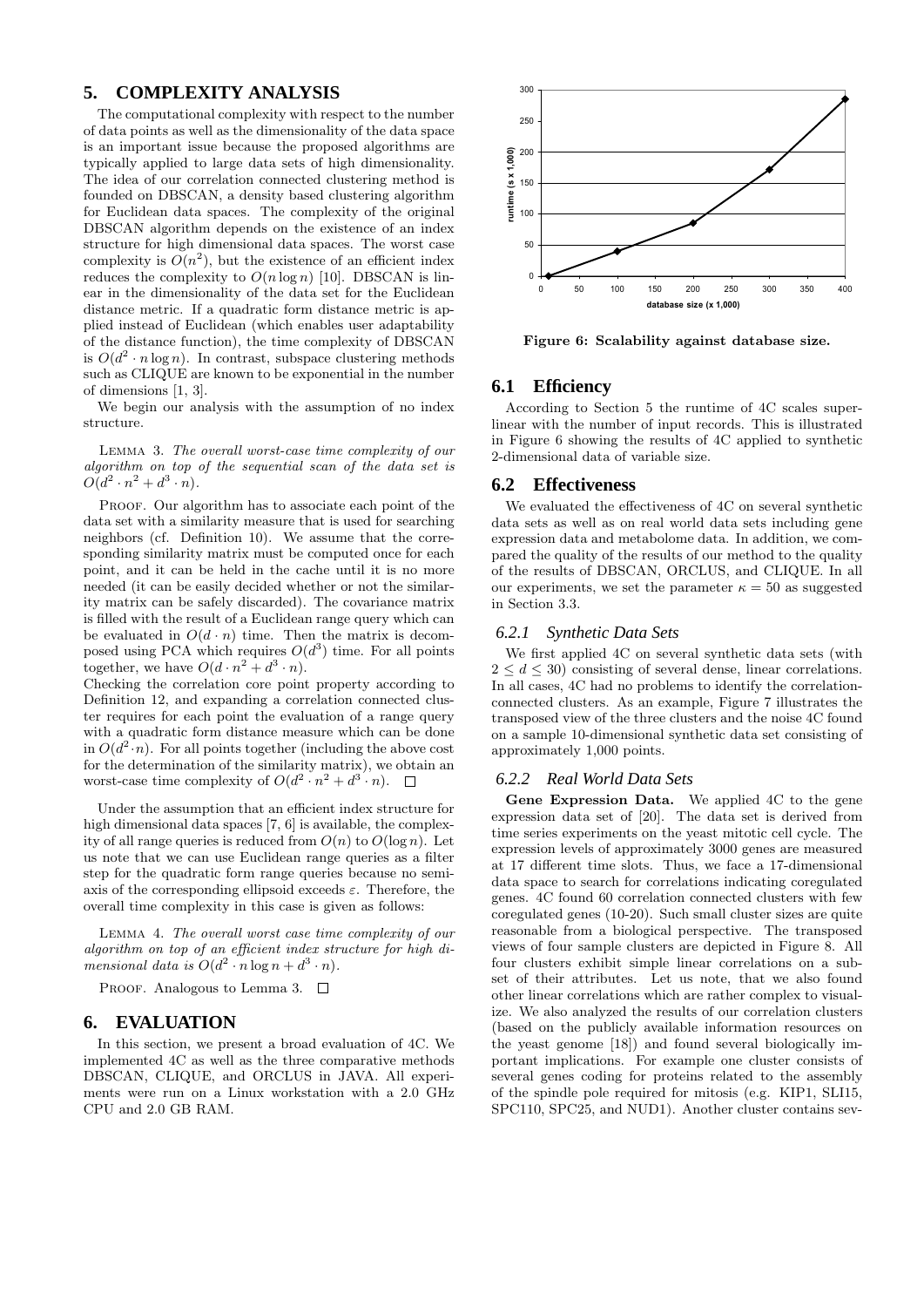

Figure 7: Clusters found by 4C on 10D synthetic data set. Parameters:  $\varepsilon = 10.0$ ,  $\mu = 5$ ,  $\lambda = 2$ ,  $\delta = 0.1$ .

eral genes coding for structural constituents of the ribosome (e.g. RPL4B, RPL15A, RPL17B, and RPL39). The functional relationships of the genes in the clusters confirm the significance of the computed coregulation.

Metabolome Data. We applied 4C on a metabolome data set [13]. The data set consists of the concentrations of 43 metabolites in 2,000 human newborns. The newborns were labeled according to some specific metabolic diseases. Thus, the data set consists of 2,000 data points with  $d =$ 43. 4C detected six correlation connected sets which are visualized in Figure 9. Cluster one and two (in the lower left corner marked with "control") consists of healthy newborns whereas the other clusters consists of newborns having one specific disease (e.g. "PKU" or "LCHAD"). The group of newborns suffering from "PKU" was split in three clusters. Several ill as well as healthy newborns were classified as noise.

### *6.2.3 Comparisons to Other Methods*

We compared the effectiveness of 4C with related clustering methods, in particular the density-based clustering algorithm DBSCAN, the subspace clustering algorithm CLIQUE, and the projected clustering algorithm ORCLUS. For that purpose, we applied these methods on several synthetic datasets including 2-dimensional datasets and higher dimensional datasets  $(d = 10)$ .

Comparison with DBSCAN. The clusters found by DBSCAN and 4C applied on the 2-dimensional data sets are depicted in Figure 10. In both cases, DBSCAN finds clusters which do not exhibit correlations (and thus are not detected by 4C). In addition, DBSCAN cannot distinguish varying correlations which overlap (e.g. both correlations in data set B in Figure 10) and treat such clusters as one density-connected set, whereas 4C can differentiate such correlations. We gain similar observations when we applied DB-SCAN and 4C on the higher dimensional data sets. Let us note, that these results are not astonishing since DBSCAN only searches for density connected sets but does not search



Figure 8: Sample clusters found by 4C on the gene expression data set. Parameters:  $\varepsilon = 25.0, \mu = 8,$  $\lambda = 8, \delta = 0.01$ .

for correlations and thus cannot be applied to the task of finding correlation connected sets.

Comparison with CLIQUE. A comparison of 4C with CLIQUE gained similar results. CLIQUE finds clusters in subspaces which do not exhibit correlations (and thus are not detected by 4C). On the other hand, CLIQUE is usually limited to axis-parallel clusters and thus cannot detect arbitrary correlations. These observations occur especially with higher dimensional data  $(d > 10$  in our tests). Again, these results are not astonishing since CLIQUE only searches for axis-parallel subspace clusters (dense projections) but does not search for correlations. This empirically supported the suspicion that CLIQUE cannot be applied to the task of finding correlation connected sets.

Comparison with ORCLUS. A comparison of 4C with ORCLUS resulted in quite different observations. In fact, ORCLUS computes clusters of correlated objects. However, since it is a k-medoid based, it suffers from the following two drawbacks: First, the choice of  $k$  is a rather hard task for real-world data sets. Even for synthetic data sets, where we knew the number of clusters beforehand, ORCLUS often performs better with a slightly different value of k. Second, ORCLUS is rather sensitive to noise which often appears in real-world data sets. Since all objects have to be assigned to a cluster, the locality of the analyzed correlations is often too coarse (i.e. the subsets of the points taken into account for correlation analysis are too large). As a consequence, the correlation clusters are often blurred by noise objects and thus are hard to obtain from the resulting output. Figure 11 illustrates a sample 3-dimensional synthetic data set, the clusters found by 4C are marked by black lines. Figure 12 depicts the objects in each cluster found by ORCLUS  $(k = 3$  yields the best result) separately. It can be seen, that the correlation clusters are — if detected — blurred by noise objects. When we applied ORCLUS on higher dimensional data sets  $(d = 10)$  the choice of k became even more complex and the problem of noise objects blurring the clusters (i.e. too coarse locality) simply cumulated in the fact that ORCLUS often could not detect correlation clusters in high-dimensional data.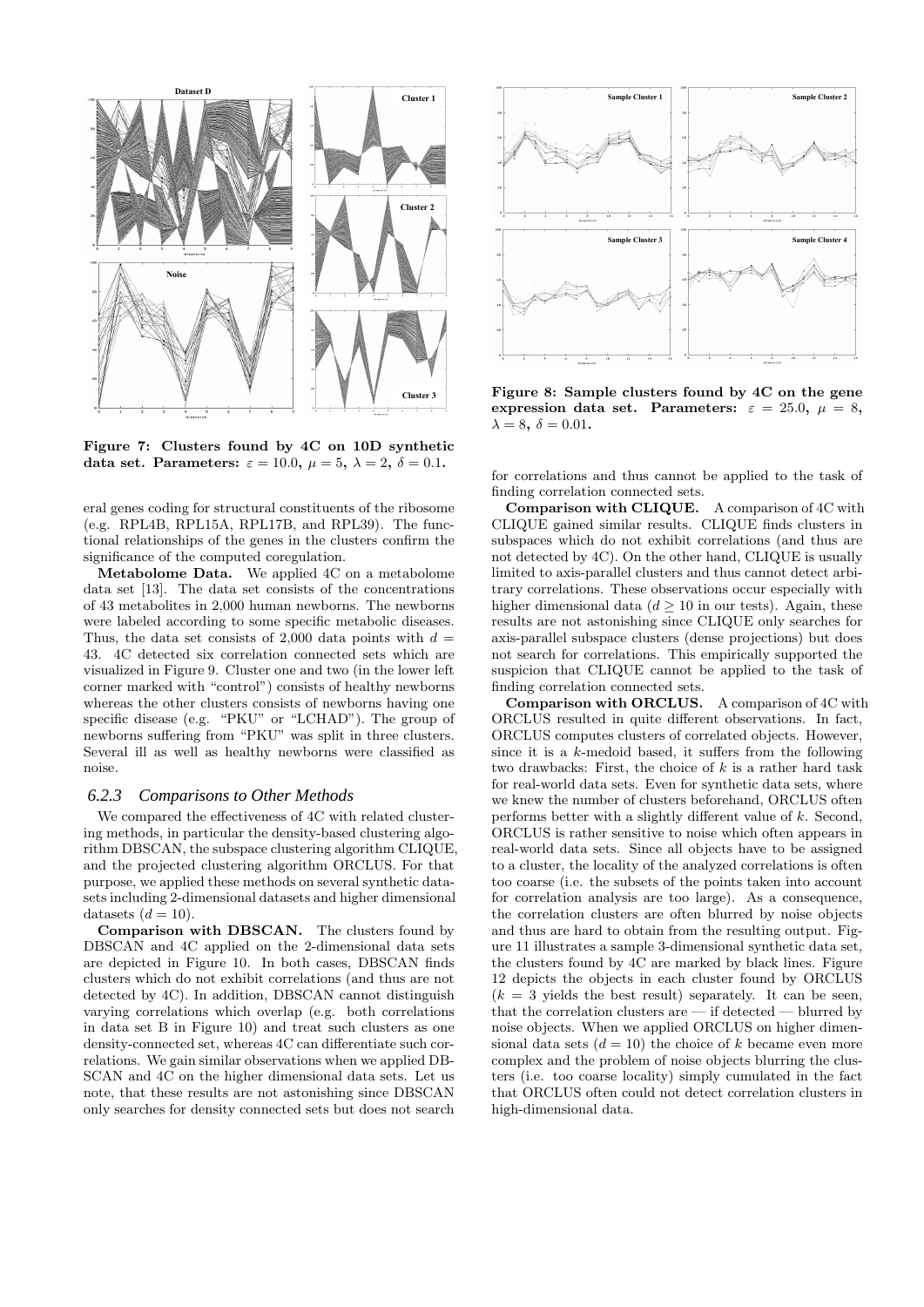

Figure 9: Clusters found by 4C on the metabolome data set. Parameters:  $\varepsilon = 150.0$ ,  $\mu = 8$ ,  $\lambda = 20$ ,  $\delta = 0.1$ .

### *6.2.4 Input Parameters*

The algorithm 4C needs four input parameters which are discussed in the following:

The parameter  $\varepsilon \in \mathbb{R}$  specifies the size of the local areas in which the correlations are examined and thus determines the number of objects which contribute to the covariance matrix and consequently to the correlation similarity measure of each object. It also participates in the determination of the density threshold, a cluster must exceed. Its choice usually depends on the volume of the data space (i.e. the maximum value of each attribute and the dimensionality of the feature space). The choice of  $\varepsilon$  has two aspects. First, it should not be too small because in that case, an insufficient number of objects contribute to the correlation similarity measure of each object and thus, this measure can be meaningless. On the other hand,  $\varepsilon$  should not be too large because then some noise objects might be correlation reachable from objects within a correlation connected cluster. Let us note, that our experiments indicated that the second aspect is not significant for 4C (in contrast to ORCLUS).

The parameter  $\mu \in \mathbb{N}$  specifies the number of neighbors an object must find in an  $\varepsilon$ -neighborhood and in a correlation  $\varepsilon$ neighborhood to exceed the density threshold. It determines the minimum cluster size. The choice of  $\mu$  should not be to small ( $\mu \geq 5$  is a reasonable lower bound) but is rather insensitive in a broad range of values.

Both  $\varepsilon$  and  $\mu$  should be chosen hand in hand.

The parameter  $\lambda \in \mathbb{N}$  specifies the correlation dimension of the correlation connected clusters to be computed. As discussed above, the correlation dimension of a correlation connected cluster corresponds to its intrinsic dimension. In our experiments, it turned out that  $\lambda$  can be seen as an



Figure 10: Comparison between 4C and DBSCAN.

upper bound for the correlation dimension of the detected correlation connected clusters. However, the computed clusters tend to have a correlation dimension close to  $\lambda$ .

The parameter  $\delta \in \mathbb{R}$  (where  $0 \leq \delta \leq 1$ ) specifies the lower bound for the decision whether an eigenvalue is set to 1 or to  $\kappa \gg 1$ . It empirically turned out that the choice of  $\delta$  influences the tightness of the detected correlations, i.e. how much local variance from the correlation is allowed. Our experiments also showed that  $\delta \leq 0.1$  is usually a good choice.

### **7. CONCLUSIONS**

In this paper, we have proposed 4C, an algorithm for computing clusters of correlation connected objects. This algorithm searches for local subgroups of a set of feature vectors with a uniform correlation. Knowing a correlation is potentially useful because a correlation indicates a causal dependency between features. In contrast to well-known methods for the detection of correlations like the principal components analysis (PCA) our algorithm is capable to separate different subgroups in which the dimensionality as well as the type of the correlation (positive/negative) and the dependent features are different, even in the presence of noise points.

Our proposed algorithm 4C is determinate, robust against noise, and efficient with a worst case time complexity between  $O(d^2 \cdot n \log n + d^3 \cdot n)$  and  $O(d^2 \cdot n^2 + d^3 \cdot n)$ . In an extensive evaluation, data from gene expression analysis and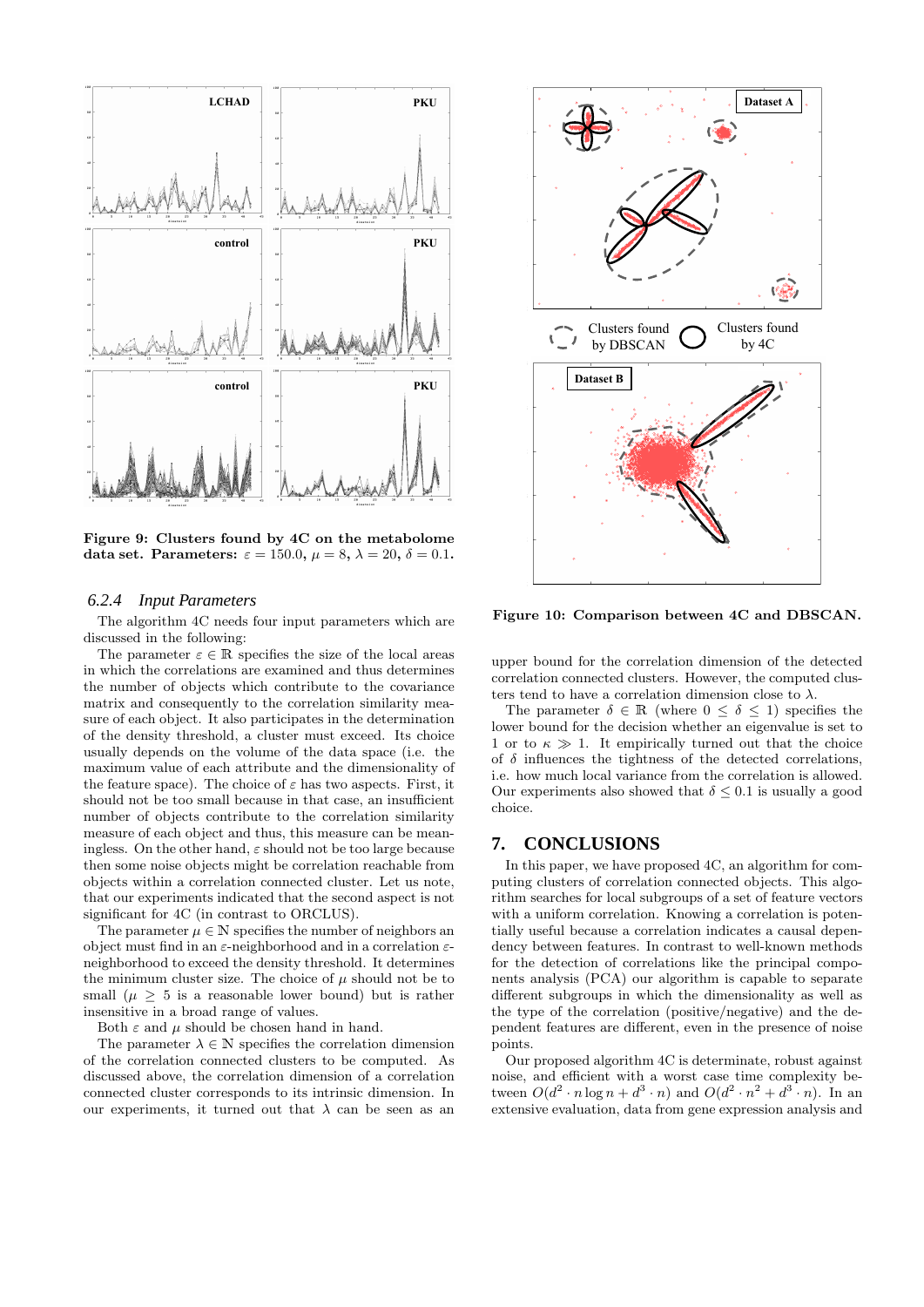

Figure 11: Three correlation connected clusters found by 4C on a 3-dimensional data set. Parameters:  $\varepsilon = 2.5$ ,  $\mu = 8$ .  $\delta = 0.1$ ,  $\lambda = 2$ .

metabolic screening have been used. Our experiments show a superior performance of 4C over methods like DBSCAN, CLIQUE, and ORCLUS.

In the future we will integrate our method into objectrelational database systems and investigate parallel and distributed versions of 4C.

### **8. REFERENCES**

- [1] C. Aggarwal and P. Yu. "Finding Generalized Projected Clusters in High Dimensional Space". In Proc. ACM SIGMOD Int. Conf. on Management of Data (SIGMOD'00), Dallas, TX, 2000.
- [2] C. C. Aggarwal and C. Procopiuc. "Fast Algorithms for Projected Clustering". In Proc. ACM SIGMOD Int. Conf. on Management of Data (SIGMOD'99), Philadelphia, PA, 1999.
- [3] R. Agrawal, J. Gehrke, D. Gunopulos, and P. Raghavan. "Automatic Subspace Clustering of High Dimensional Data for Data Mining Applications". In Proc. ACM SIGMOD Int. Conf. on Management of Data (SIGMOD'98), Seattle, WA, 1998.
- [4] M. Ankerst, M. M. Breunig, H.-P. Kriegel, and J. Sander. "OPTICS: Ordering Points to Identify the Clustering Structure". In Proc. ACM SIGMOD Int. Conf. on Management of Data (SIGMOD'99), Philadelphia, PA, 1999.
- [5] D. Barbara and P. Chen. "Using the Fractal Dimension to Cluster Datasets". In Proc. ACM SIGKDD Int. Conf. on Knowledge Discovery in Databases (SIGKDD'00), Boston, MA, 2000.
- [6] S. Berchtold, C. Böhm, H. V. Jagadish, H.-P. Kriegel, and J. Sander. "Independent Quantization: An Index Compression Technique for High-Dimensional Data Spaces". In Proc. Int. Conf. on Data Engineering (ICDE 2000), San Diego, CA, 2000.
- [7] S. Berchtold, D. A. Keim, and H.-P. Kriegel. "The X-Tree: An Index Structure for High-Dimensional Data". In Proc. 22nd Int. Conf. on Very Large Databases (VLDB'96), Mumbai (Bombay), India, 1996.
- [8] K. Chakrabarti and S. Mehrotra. "Local



Figure 12: Clusters found by ORCLUS on the data set depicted in Figure 11. Parameters:  $k = 3$ ,  $l = 2$ .

Dimensionality Reduction: A New Approach to Indexing High Dimensional Spaces". In Proc. 26th Int. Conf. on Very Large Databases (VLDB'00), Cairo, Egypt, 2000.

- [9] C.-H. Cheng, A.-C. Fu, and Y. Zhang. "Entropy-Based Subspace Clustering for Mining Numerical Data". In Proc. ACM SIGKDD Int. Conf. on Knowledge Discovery in Databases (SIGKDD'99), San Diego, FL, 1999.
- [10] M. Ester, H.-P. Kriegel, J. Sander, and X. Xu. "A Density-Based Algorithm for Discovering Clusters in Large Spatial Databases with Noise". In Proc. 2nd Int. Conf. on Knowledge Discovery and Data Mining (KDD'96), Portland, OR, 1996.
- [11] S. Goil, H. Nagesh, and A. Choudhary. "MAFIA: Efficiant and Scalable Subspace Clustering for Very Large Data Sets". Tech. Report No. CPDC-TR-9906-010, Center for Parallel a´nd Distributed Computing, Dept. of Electrical and